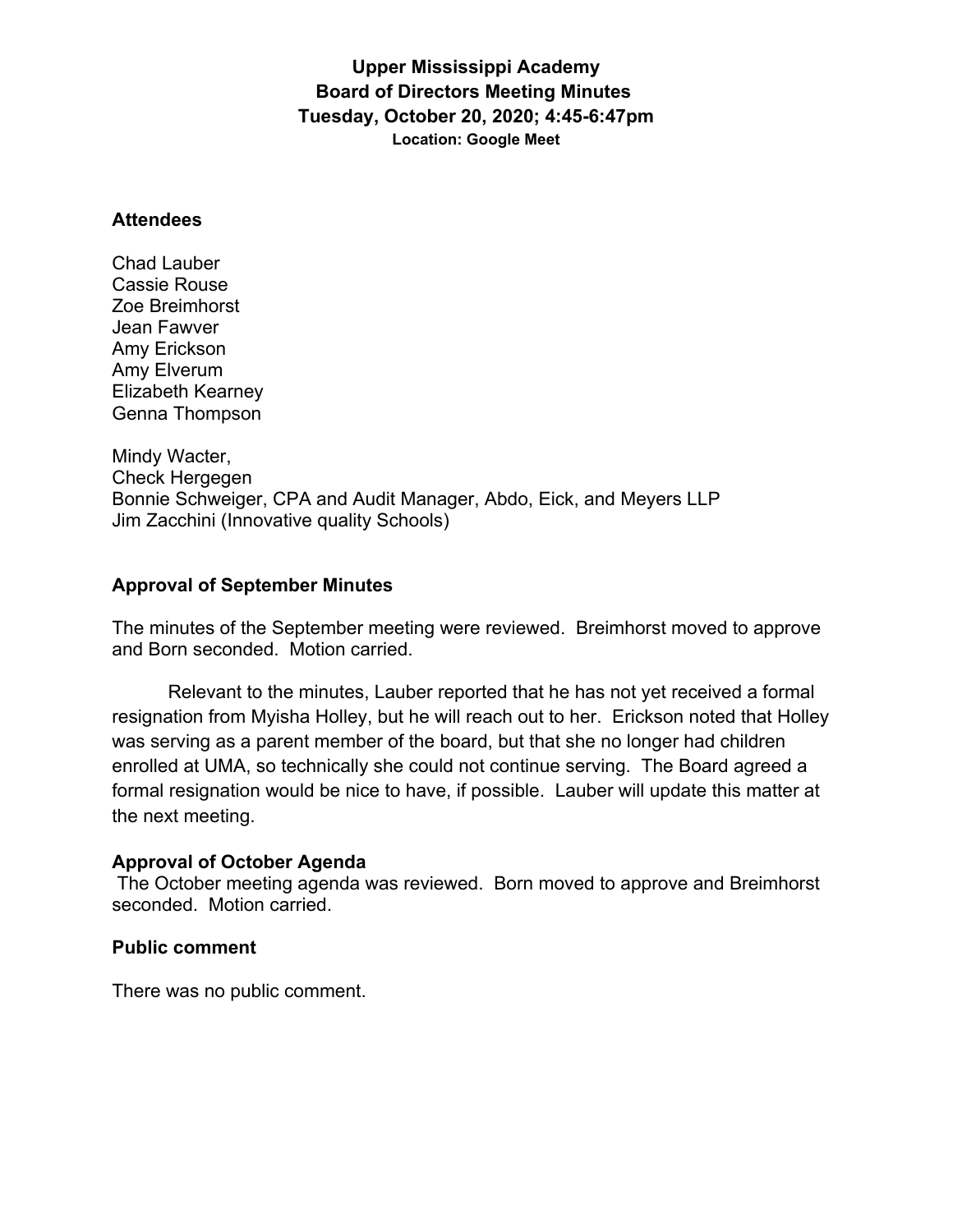# **Upper Mississippi Academy Board of Directors Meeting Minutes Tuesday, October 20, 2020; 4:45-6:47pm Location: Google Meet**

## **FY-20 Audit report**

Bonnie Schwieger presented the Auditor's Report. UMA was found to have no significant technical or compliance issues. All necessary documents were readily available and cooperation with the auditors was excellent. The school appears to have had a solid year financially, and the growth in expenses was as expected. Financial reserves are at a good level and the auditors will formally submit their report once a "representation letter" is acquired from Amy Erickson. She reported the letter was ready for transmission to the audit team.

## **UMA 2020 Emergency Plan**

Amy Elverum and Amy Erickson distributed a draft of the 20-12 Emergency Plan for discussion. There were only minor modifications needed to the plan approved for last year. In reference to pandemic emergencies, they reported that school responses to pandemic or other disease outbreaks are largely governed by the Department of Education and the Department of Health. Lauber and Breimhorst complemented the work done on the plan, noting that it was comprehensive, clear, and well-done. Breimhorst moved to approve the plan and Fawver seconded. Motion carried.

## **MDE assurance submissions**

Amy Erickson discussed the requirement for the school to review and submit assurances (by November 15th) to the MN Department of Education that numerous policies are in place. She reported that we are able to fill the necessary paperwork at this time, but that school policies are in dire need of systematic organization and that there is a need for a more standardized review process. Her recommendation to the board is that a Policy Review Committee be created in a few months to begin that process. Lauber and other board members supported the recommendation.

## **September financial report**

Mindy Wacter presented the September financial report. There were no questions, although she noted that at the November board meeting budget projects should be recalculated using more accurate numbers now that enrollment seems to have stabilized in the vicinity of 288-291, down slightly from the 311 previously anticipated. There will be an impact on revenue and on expenses.

## **Director's Report**

Amy Erickson presented the Director's report which will be available on the Board's drive and to the public. The only actionable item was the recommendation that the board appoint a "liaison" or go-between the director and the board to frame and conduct the Executive Director's evaluation. Born was appointed to that role with the promise of